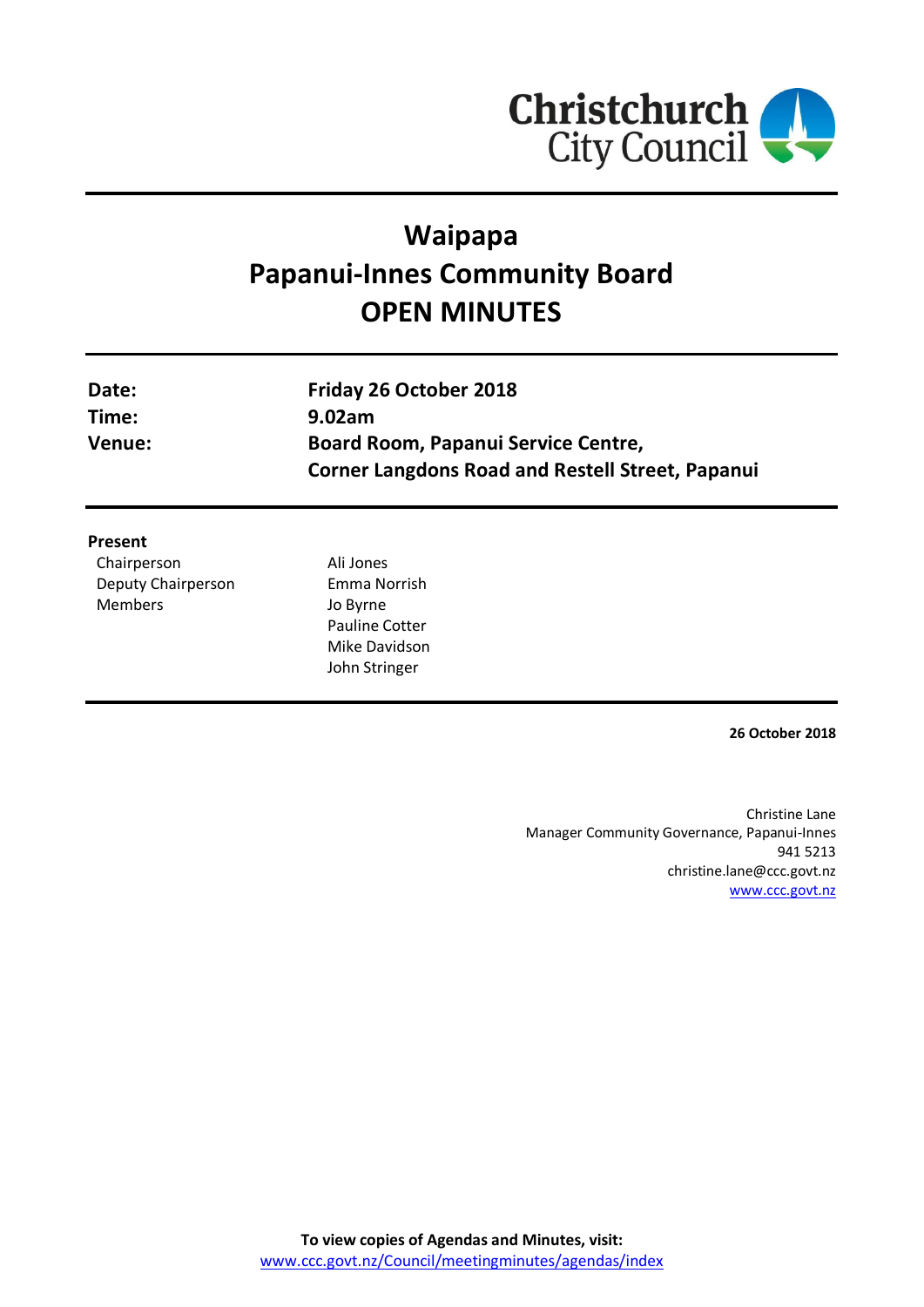

- **Part A Matters Requiring a Council Decision**
- **Part B Reports for Information**
- **Part C Decisions Under Delegation**

The agenda was dealt with in the following order.

#### **1. Apologies**

#### **Part C Community Board Resolved PICB/2018/00104**

#### **Community Board Decision**

That the apology for absence from Mike Davidson be accepted.

Pauline Cotter/Emma Norrish **Carried**

**2. Declarations of Interest**

#### **Part B**

There were no declarations of interest recorded.

### **3. Confirmation of Previous Minutes**

**Part C Community Board Resolved PICB/2018/00105**

#### **Community Board Decision**

That the minutes of the Waipapa/Papanui-Innes Community Board meeting held on Friday, 12 October 2018 be confirmed.

John Stringer/Emma Norrish **Carried**

#### **4. Public Forum**

#### **Part B**

#### **4.1 Positive Youth Development Fund Report – Georgia Eagle**

Georgia Eagle attended the meeting to report back to the Board on her attendance at the World Pipe Band Championships in Glasgow, Scotland in August 2018.

After questions from members, the Chairperson thanked Georgia Eagles for her presentation.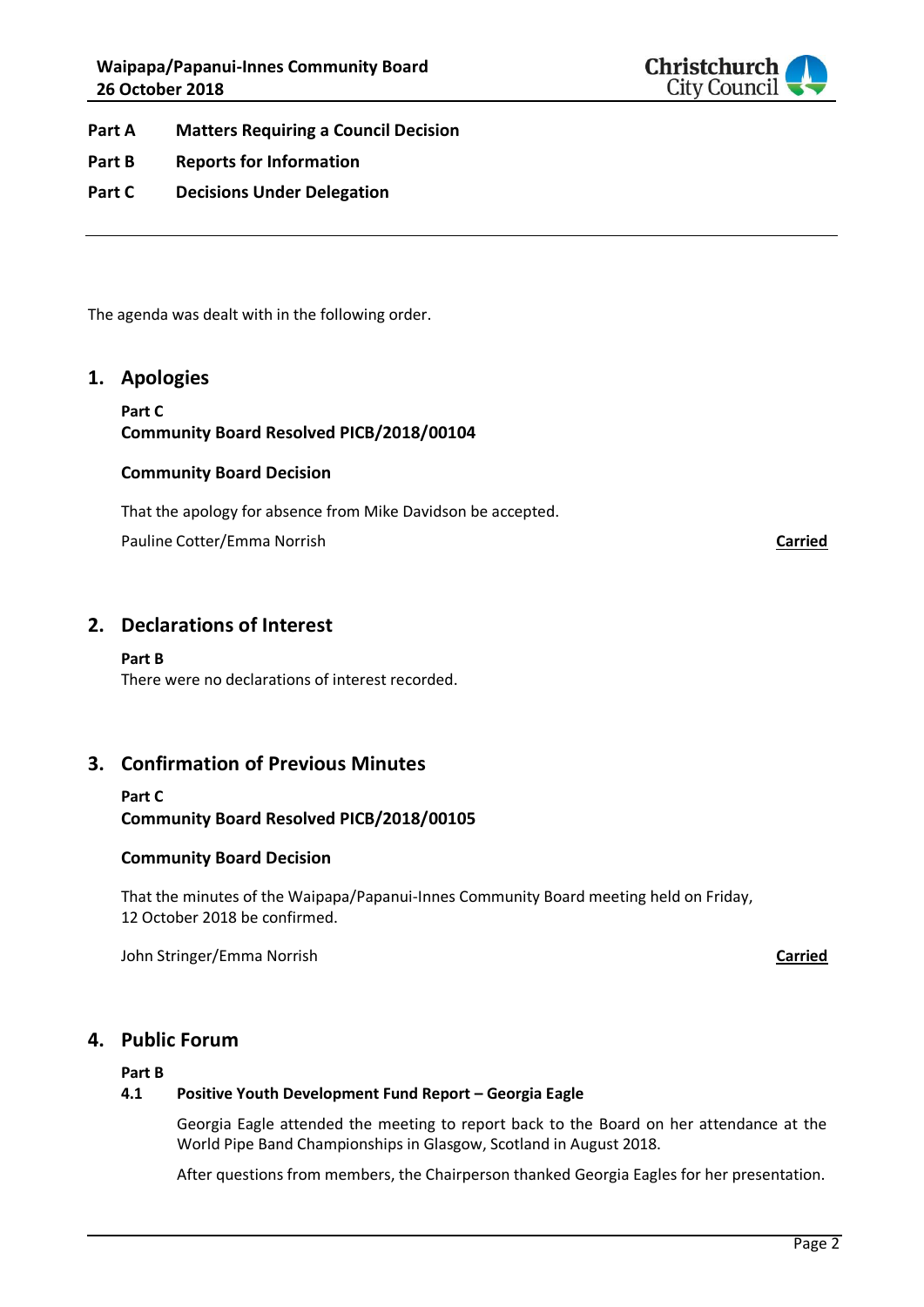

#### **4.2 Positive Youth Development Fund Report – Anna Dabkowski**

Anna Dabkowski attended the meeting to report back to the Board on representing Heaton School at the 2018 AIMS Games Championship in Tauranga.

After questions from members, the Chairperson thanked Anna Dabkowski for her presentation.

#### **4.3 Positive Youth Development Fund Report – Jennifer Trieu**

Jennifer Trieu attended the meeting to report back to the Board on competing in the rhythmic gymnastics section of the New Zealand National Gymnastics Championships held in Tauranga from 1–6 October 2018.

After questions from members, the Chairperson thanked Jennifer Trieu for her presentation.

# **4.4 Richmond Residents and Business Association – David Duffy**

David Duffy, Secretary – Richmond Residents and Business Association, attended the Board meeting to update the Board on achievements and issues.

After questions from members, the Chairperson thanked David Duffy for his presentation.

# **5. Deputations by Appointment**

#### **Part B**

#### **5.1 Rebuild of the Belfast Playcentre**

Noel Strez, Architect, and Lynette Park, Canterbury Playcentre Association, attended the meeting to speak to the Board regarding the rebuild of the Belfast Playcentre.

Refer Item 9 of the Agenda.

#### **5.2 Bus Stop Hills Road – John Whitford**

John Whitford, resident, attended the meeting to make a presentation to the Board on the bus stop on the northwest side of Hills Road close to the intersection with Acheson Avenue.

Mr Whitford expressed concern over potential safety issues with the current location of the bus stop.

Refer Item 14 of the Agenda.

# **6. Presentation of Petitions**

#### **Part B**

There was no presentation of petitions.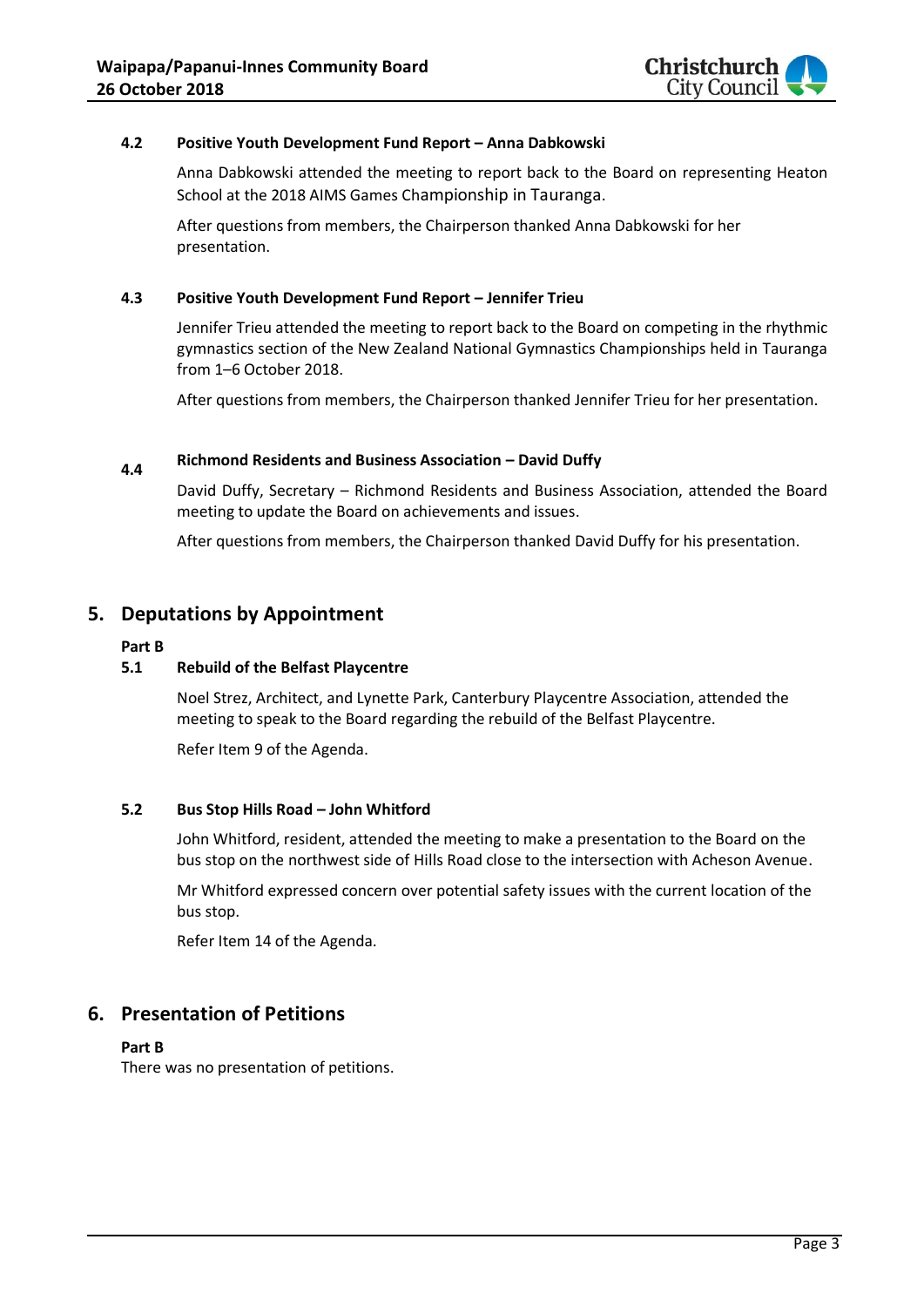

# **9. Canterbury Playcentre Association - Variation to Lease for Rebuild of Belfast Playcentre**

### **Staff Recommendations**

That the Papanui-Innes Community Board:

- 1. Approves a variation to the lease to reflect the change to the lease plan to the Canterbury Playcentre Association Incorporated, over that part of Sheldon Park being Section 1 Survey Office Plan 19018 having 955 square meters approximately, to show the increased building footprint area and approve the rebuild plans for the Belfast Playcentre, subject to:
	- a. the approval to the removing of two trees as shown on the site plan in Attachment A and photo in Attachment B-Figure 1, on condition that:
		- i. All costs, including planting of replacement trees are met by the Canterbury Playcentre Association.
		- ii. Replacement tree species are selected and planted in consultation with the Council's Arborist.
- 2. Authorises the Property Consultancy Manager to conclude and administer the terms and conditions of the lease.

#### **Community Board Resolved PICB/2018/00106**

#### **Part C**

That the Papanui-Innes Community Board:

- 1. Approves a variation to the lease to reflect the change to the lease plan to the Canterbury Playcentre Association Incorporated, over that part of Sheldon Park being Section 1 Survey Office Plan 19018 having 955 square meters approximately, to show the increased building footprint area and approve the rebuild plans for the Belfast Playcentre, subject to:
	- a. the approval to the removing of two trees as shown on the site plan in Attachment A and photo in Attachment B-Figure 1, on condition that:
		- i. All costs, including planting of replacement trees are met by the Canterbury Playcentre Association.
		- ii. Replacement tree species at least three metres in height are selected and planted in consultation with the Council's Arborist.
- 2. Authorises the Property Consultancy Manager to conclude and administer the terms and conditions of the lease.

Emma Norrish/Pauline Cotter **Carried**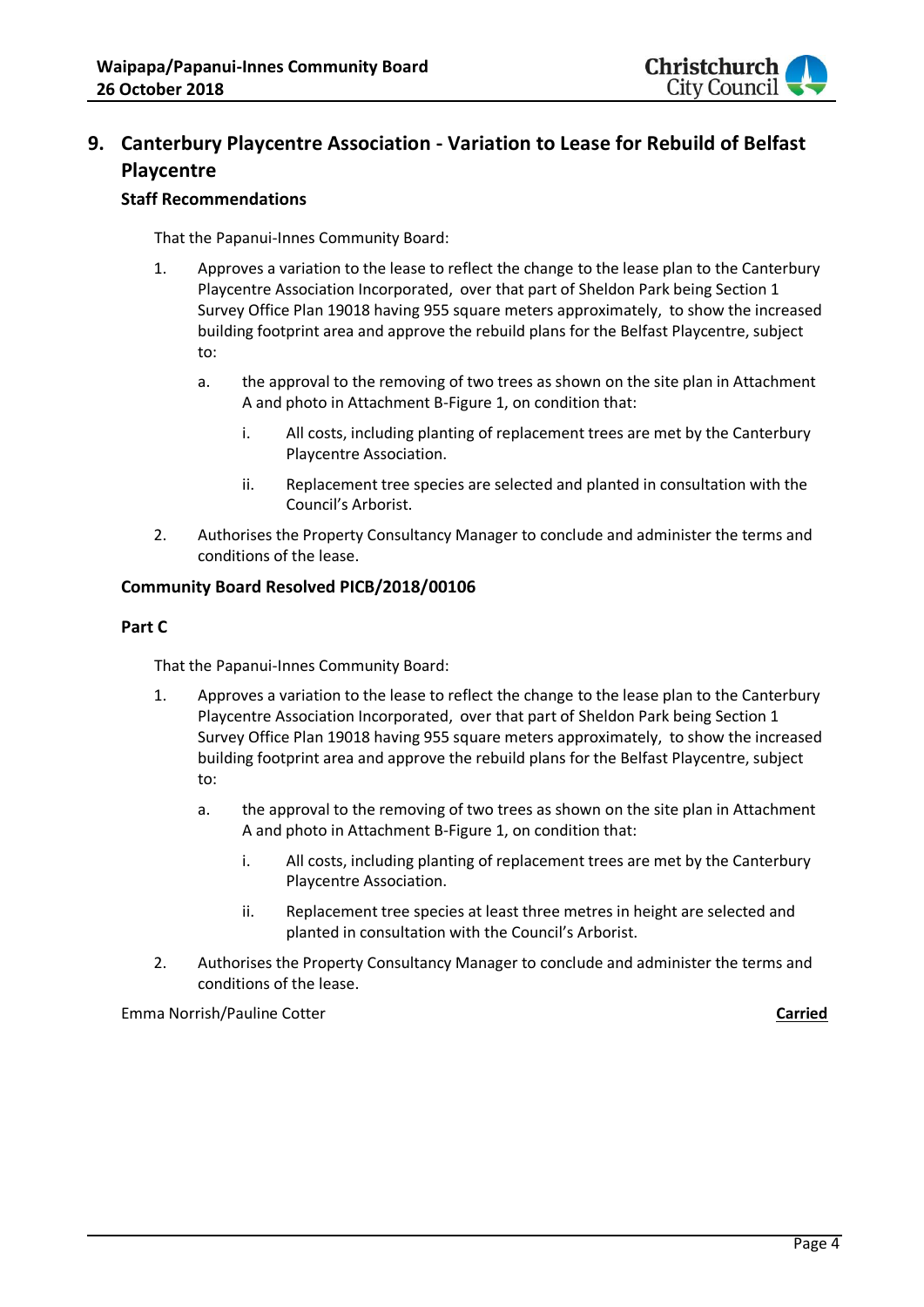

# **14. Proposed Bus Stop Improvement at 293 Hills Road**

#### **Board Comment**

The Board considered the information provided by Mr Whitford in Item 5.2 of this agenda and following discussion with staff felt that the recommendations in the report were reasonable in covering the concerns raised.

#### **Community Board Resolved PICB/2018/00107 (Staff Recommendations accepted without change)**

#### **Part C**

That the Waipapa/Papanui-Innes Community Board approves:

- 1. That under clauses 7 and 8 of the Christchurch City Council Traffic and Parking Bylaw 2017, that the part of Hills Road as indicated in the drawing TG133426 Issue 1, dated 1/10/2018 attached to the agenda for his meeting, is reserved as a marked Bus Stop including all associated No Stopping restrictions.
- 2. That any previous resolutions pertaining to traffic controls made pursuant to any bylaw that are in conflict with the traffic controls described in this report are revoked.
- 3. That these resolutions take effect when there is evidence that the restrictions described in the staff report are in place.

Ali Jones/Pauline Cotter **Carried**

# **8. Harewood Road Corridor Study Findings and Recommendations Staff Recommendations**

That the Waipapa/Papanui-Innes Community Board:

- 1. Endorses the Corridor study and recommended strategies.
- 2. Recommends to the Council that the Corridor study and recommendations be endorsed.
- 3. Specifically notes, and requests that the Council note, the report recommends to:
	- 3.1 Adopts a network management based strategy to the Northwest city corridors, addressing service gaps as necessary including the following explicitly, for
		- Harewood Road
			- Address the issue of 'design speed'
			- Address service gaps affecting pedestrians and cyclists, including safety matters
			- Address the safety concerns at Harewood Road / Greers Road intersection
		- Sawyers Arms Road
			- Proceed with route improvements, as included in the Long Term Plan (LTP).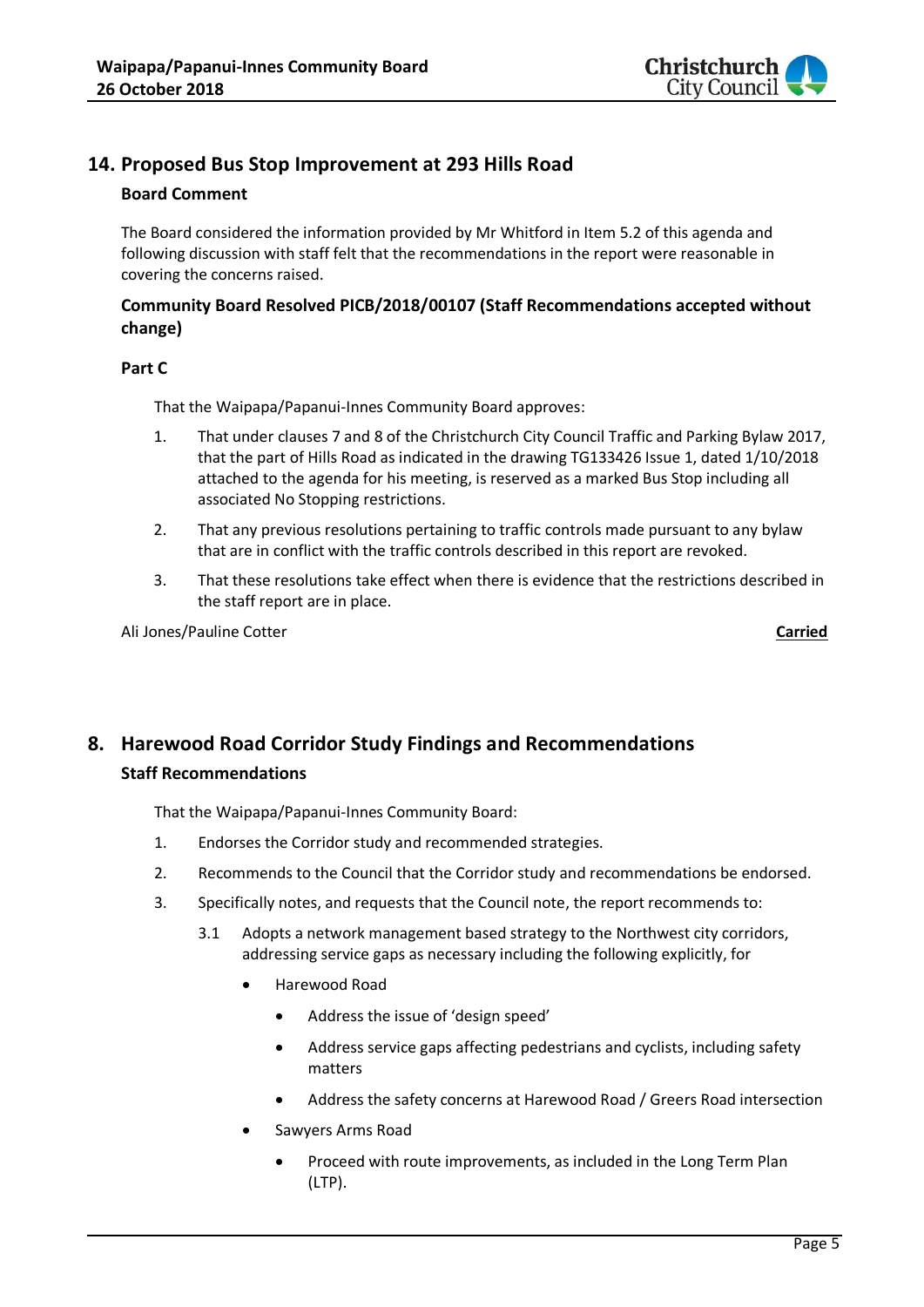

- 3.2 Is aware of and notes, potential changes affecting strategic planning, including major schemes on Johns Road and higher industrial development rates in the west of the corridor: though these are considered lower probability outcomes at this stage.
- 3.3 Notes the LTP makes provision for a network-based approach to the Northwest, and that continuing support of specific LTP schemes is strongly recommended.

#### **Community Board Decided PICB/2018/00108**

#### **Part A**

That the Waipapa/Papanui-Innes Community Board recommends that the Council:

- 1. Endorses the Corridor study and recommended strategies.
- 2. Recommends to the Council that the Corridor study and recommendations be endorsed.
- 3. Specifically notes, and requests that the Council note, the report recommends to:
	- 3.1 Adopts a network management based strategy to the Northwest city corridors, addressing service gaps as necessary including the following explicitly, for
		- Harewood Road
			- Address the issue of 'design speed'
			- Address service gaps affecting pedestrians and cyclists, including safety matters
			- Address the safety concerns at Harewood Road / Greers Road intersection
		- Sawyers Arms Road
			- Proceed with route improvements, as included in LTP.
	- 3.2 Is aware of and notes, potential changes affecting strategic planning, including major schemes on Johns Road and higher industrial development rates in the west of the corridor: though these are considered lower probability outcomes at this stage.
	- 3.3 Notes the LTP makes provision for a network-based approach to the Northwest, and that continuing support of specific LTP schemes is strongly recommended.
	- 3.4 Notes that the recent work completed on the Major Cycleway Routes has been included as much as possible at this stage and can be reviewed and updated as can all of the contents as it is a living document.

Emma Norrish/Pauline Cotter **Carried**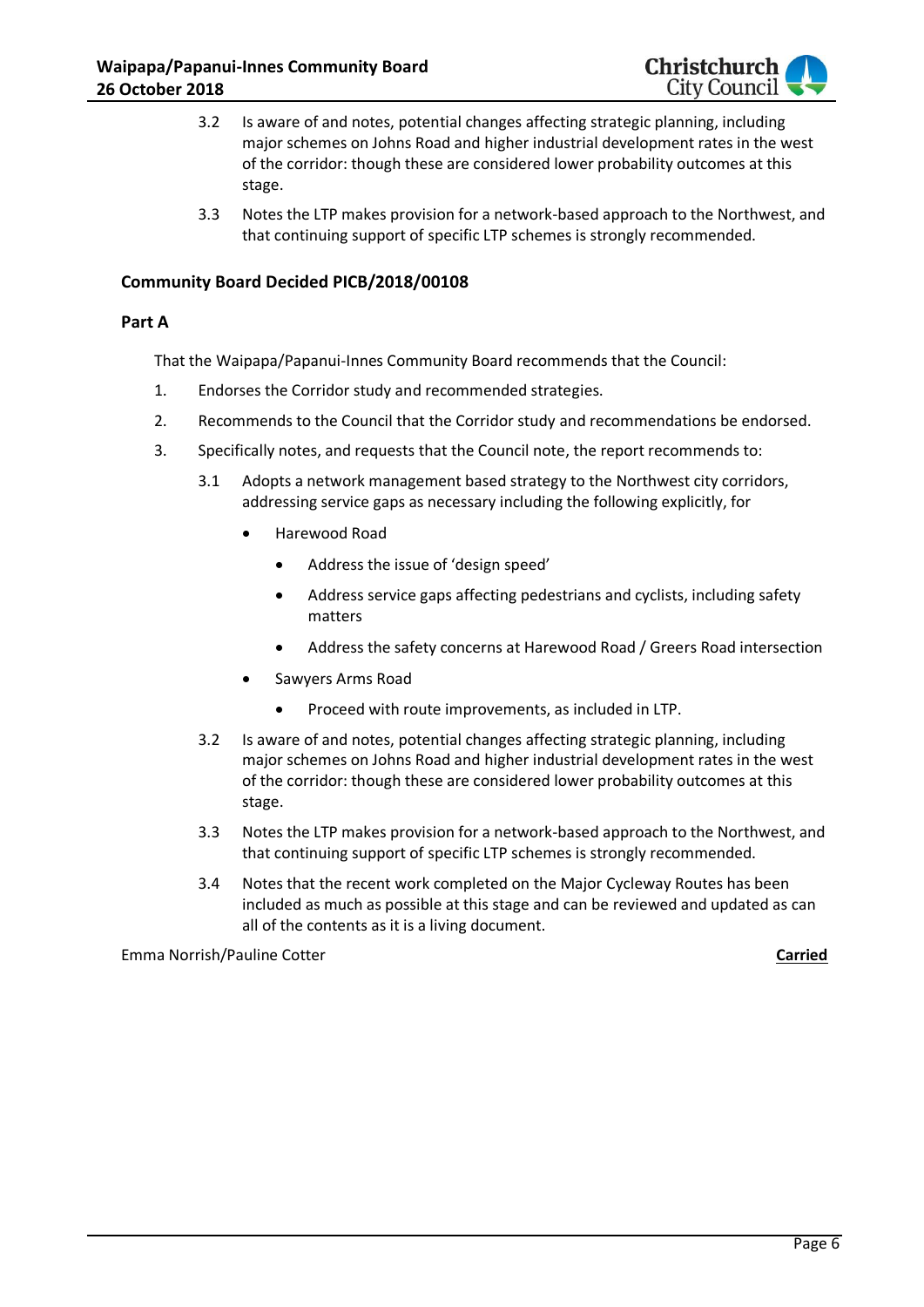

Jo Byrne left the meeting at 10.14am and returned at 10.16am.

# **10. Papanui-Innes Community Board - Proposed Road Names - Spring Grove Subdivision**

**Community Board Resolved PICB/2018/00109 (Staff Recommendations accepted without change)**

#### **Part C**

That the Waipapa/Papanui-Innes Community Board resolves to approve the following new road names:

- 1. **Spring Grove Stage 3 (RMA/2018/212), 30 William Nicholls Road and 21 Blakes Road**
	- Borderdale Street
	- Perendale Street
	- Romney Drive

John Stringer/Emma Norrish **Carried**

# **11. Prestons Road Proposed P3 Parking Restrictions**

# **Community Board Resolved PICB/2018/00110 (Staff Recommendations accepted without change)**

#### **Part C**

That the Waipapa/Papanui-Innes Community Board approves:

- 1. That under clause 8 of the Christchurch City Council Traffic and Parking Bylaw 2017, that the part of Prestons Road as indicated in the drawing TG133410 Issue 1, dated 29/8/2018, as attached to the agenda for this meeting, is reserved as a parking place for any vehicles, subject to the following restriction: the maximum time for parking of any vehicle is three minutes between the hours of 8.15am to 9.15am and 2.30pm to 3.30pm on school days only.
- 2. That any previous resolutions made pursuant to any bylaw that are in conflict with the traffic controls described in this report are revoked.
- 3. That these resolutions take effect when there is evidence that the restrictions described in the staff report are in place.

Ali Jones/Emma Norrish **Carried**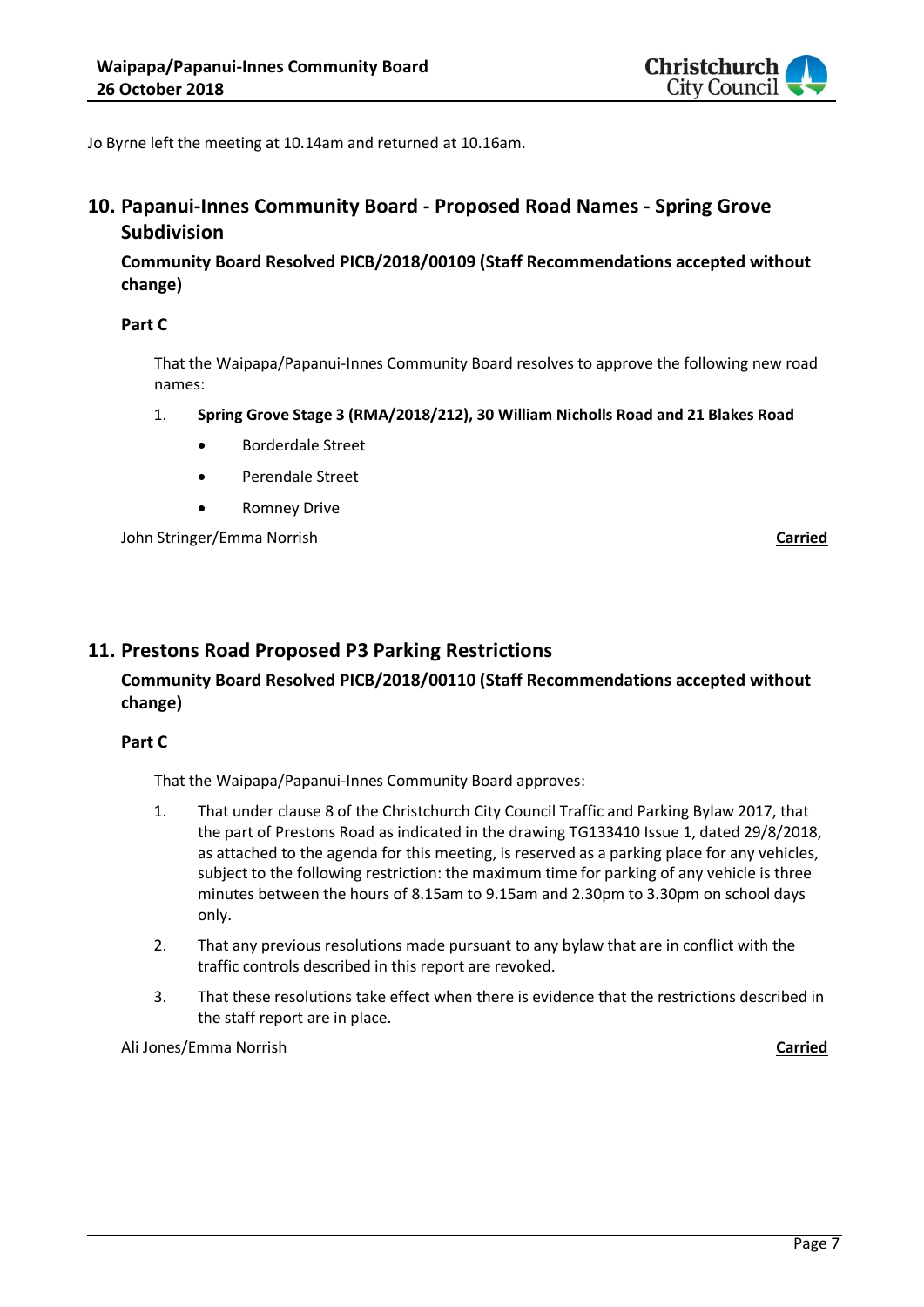

# **12. Momorangi Crescent Proposed No Stopping Restrictions**

# **Community Board Resolved PICB/2018/00111 (Staff Recommendations accepted without change)**

#### **Part C**

That the Waipapa/Papanui-Innes Community Board approves:

- 1. That under clause 8 of the Christchurch City Council Traffic and Parking Bylaw 2017, that the stopping of vehicles be prohibited at any time on the parts of Momorangi Crescent as indicated in the drawing TG133430 Issue 1, dated 17/9/2018 as attached to the agenda for this meeting.
- 2. That any previous resolutions made pursuant to any bylaw that are in conflict with the traffic controls described in this report are revoked.
- 3. That these resolutions take effect when there is evidence that the restrictions described in the staff report are in place.

Emma Norrish/Pauline Cotter **Carried**

# **13. Tuckers Road Proposed P3 Parking Restrictions**

# **Community Board Resolved PICB/2018/00112 (Staff Recommendations accepted without change)**

#### **Part C**

That the Waipapa/Papanui-Innes Community Board approves:

- 1. That under clause 8 of the Christchurch City Council Traffic and Parking Bylaw 2017, that the part of Tuckers Road as indicated in the drawing TG133438 Issue 1, dated 28/9/2018, attached to the agenda for this meeting, is reserved as a parking place for any vehicles, subject to the following restriction: the maximum time for parking of any vehicle is three minutes between the hours of 8.15am to 9.15am and 2.30pm to 3.30pm on school days only.
- 2. That any previous resolutions made pursuant to any bylaw that are in conflict with the traffic controls described in this report are revoked.
- 3. That these resolutions take effect when there is evidence that the restrictions described in the staff report are in place.

Jo Byrne/Emma Norrish **Carried**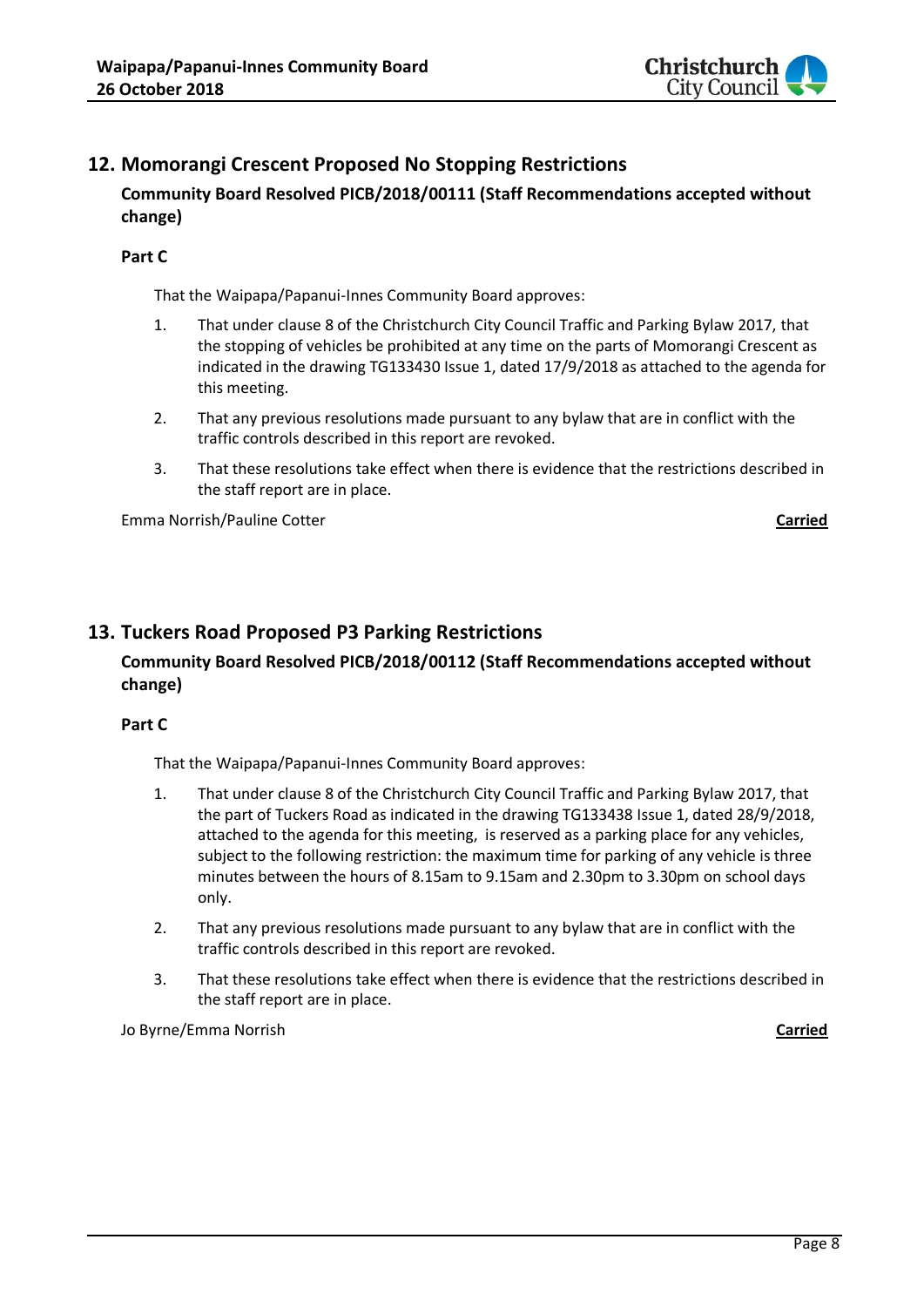

# **7. Briefings**

## **Staff Recommendations**

That the Waipapa/Papanui-Innes Community Board:

1. Notes the information supplied during the Briefing.

#### **Part B**

The Waipapa/Papanui-Innes Community Board noted the information supplied during the Briefing.

# **7.1 St Albans Community Facility Working Party**

Staff presented the final floor design plan for the St Albans Community Centre as agreed on by the St Albans Community Facility Working Party to the Waipapa/ Papanui-Innes Community Board for endorsement and referral to staff for progression.

Refer Item 15.1 of these minutes.

# **15. Papanui-Innes Community Board Area Report - October 2018**

#### **Staff Recommendations**

That the Waipapa/Papanui-Innes Community Board:

1. Receive the Waipapa/Papanui-Innes Community Board Area Report for October 2018.

#### **St Albans Community Facility**

2. Endorse the final floor design for the rebuild of the St Albans Community Centre agreed upon by the St Alban's Community Facility Working Party and refer the design to staff to progress the project.

#### **Community Board Resolved PICB/2018/00113**

#### **Part B**

That the Waipapa/Papanui-Innes Community Board receive the Waipapa/Papanui-Innes Community Board Area Report for October 2018.

Emma Norrish/Ali Jones **Carried**

Pauline Cotter left the meeting at 10.45am and returned at 10.46am.

#### **15.1 St Albans Community Facility**

#### **Board Comment**

Following the briefing earlier in this meeting (refer item 7), the Board considers it has sufficient information to make the following decision: